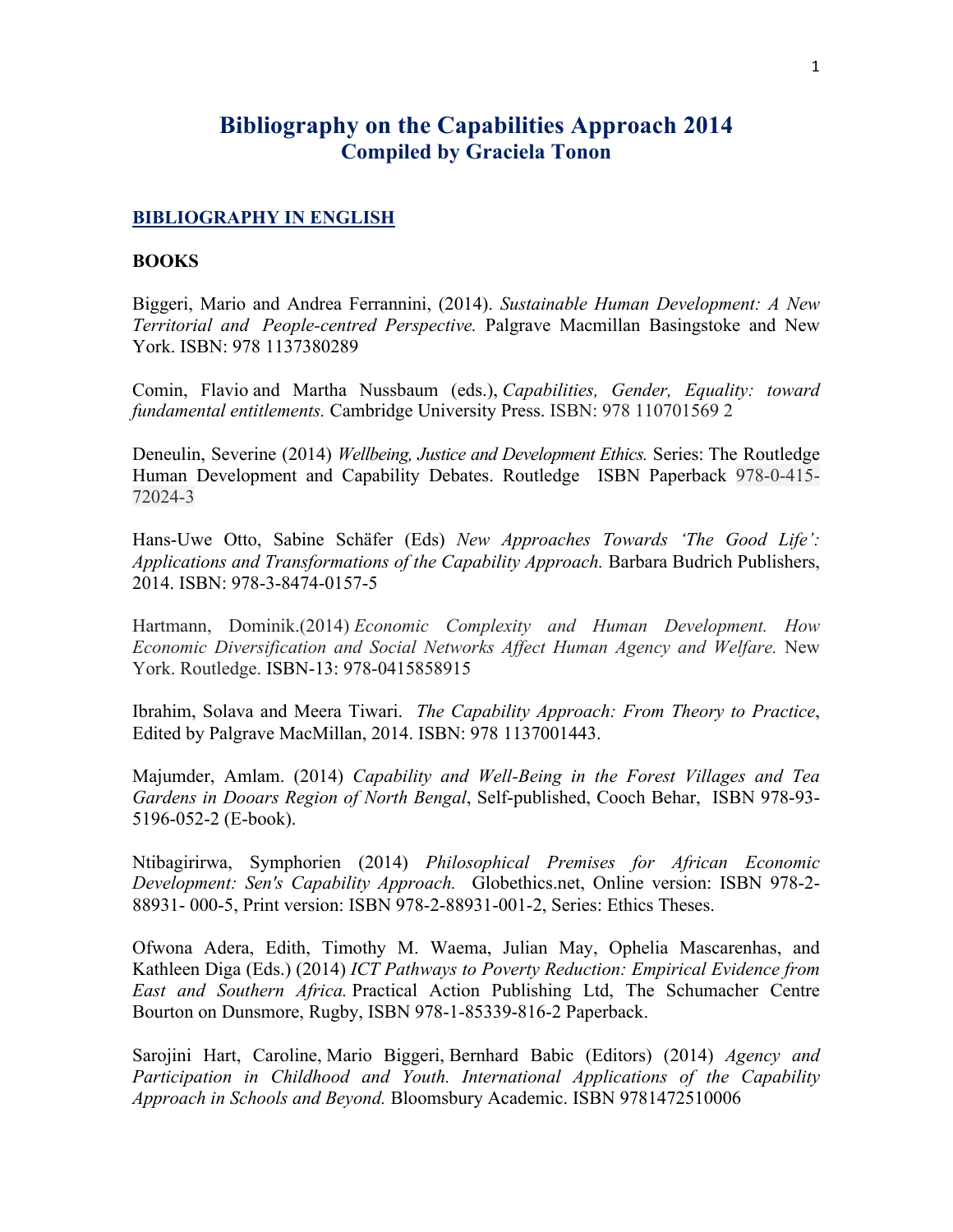Thanh-Dam Truong, Des Gasper, Jeff Handmaker, Sylvia Bergh (2014) *Migration, Gender and Social Justice: Perspectives on human insecurity*, co-editors Heidelberg: Springer. ISBN: 978-3-642-28011-5 (Print) 978-3-642-28012-2 (Online)

Ziegler, Rafael; Partzsch, Lena; Gebauer, Jana; Henkel, Marianne; Lodemann, Justus; Mohaupt, Franziska (2014): *Social Entrepreneurship In The Water Sector. Getting Things Done Sustainably*, Cheltenham: Edward Elgar. ISBN 978 1 78347 130 0

### **BOOK CHAPTERS**

Addabbo, Tindara, Jaya Krishnakumar and Elena Sarti. (2014). Disability and work : empirical evidence from Italy. In Miguel Ángel Malo Ocaña & Dario Sciulli (coord.) AIEL Series, vol. *Disadvantaged workers: empirical evidence and labour policies*, 11-29, Springer. ISBN 978-3-319-04376-0

Claassen, Rugter (2014) 'Human Dignity in the Capability Approach', in: Marcus Düwell, Jens Braarvig, Roger Brownsword, Dietmar Mieth (eds.), *The Cambridge Handbook of Human Dignity*. Cambridge: Cambridge University Press, 240- 249. ISBN 978-0-521- 19578-2

Gasper, D. (2014) Logos, Pathos and Ethos in Martha Nussbaum's Capabilities Approach to Human Development. in: Flavio Comim and Martha Nussbaum (eds.), *Capabilities, Gender, Equality: toward fundamental entitlements* (Cambridge University Press), pp. 96- 130. ISBN: 9781107015692

Thanh-Dam Truong, Des Gasper, Jeff Handmaker (2014) (Eds.) *Migration, Gender, Social Justice and Human Insecurity*, in Thanh-Dam Truong, Des Gasper, Jeff Handmaker & Sylvia Bergh (co-editors) *Migration, Gender and Social Justice: Perspectives on human insecurity*. Heidelberg: Springer. pp. 3-26. On-line open-access (enter via Springer Link): http://link.springer.com/book/10.1007/978-3-642-28012-2 ISBN: 978-3-642-28011-5 (Print) 978-3-642-28012-2 (Online)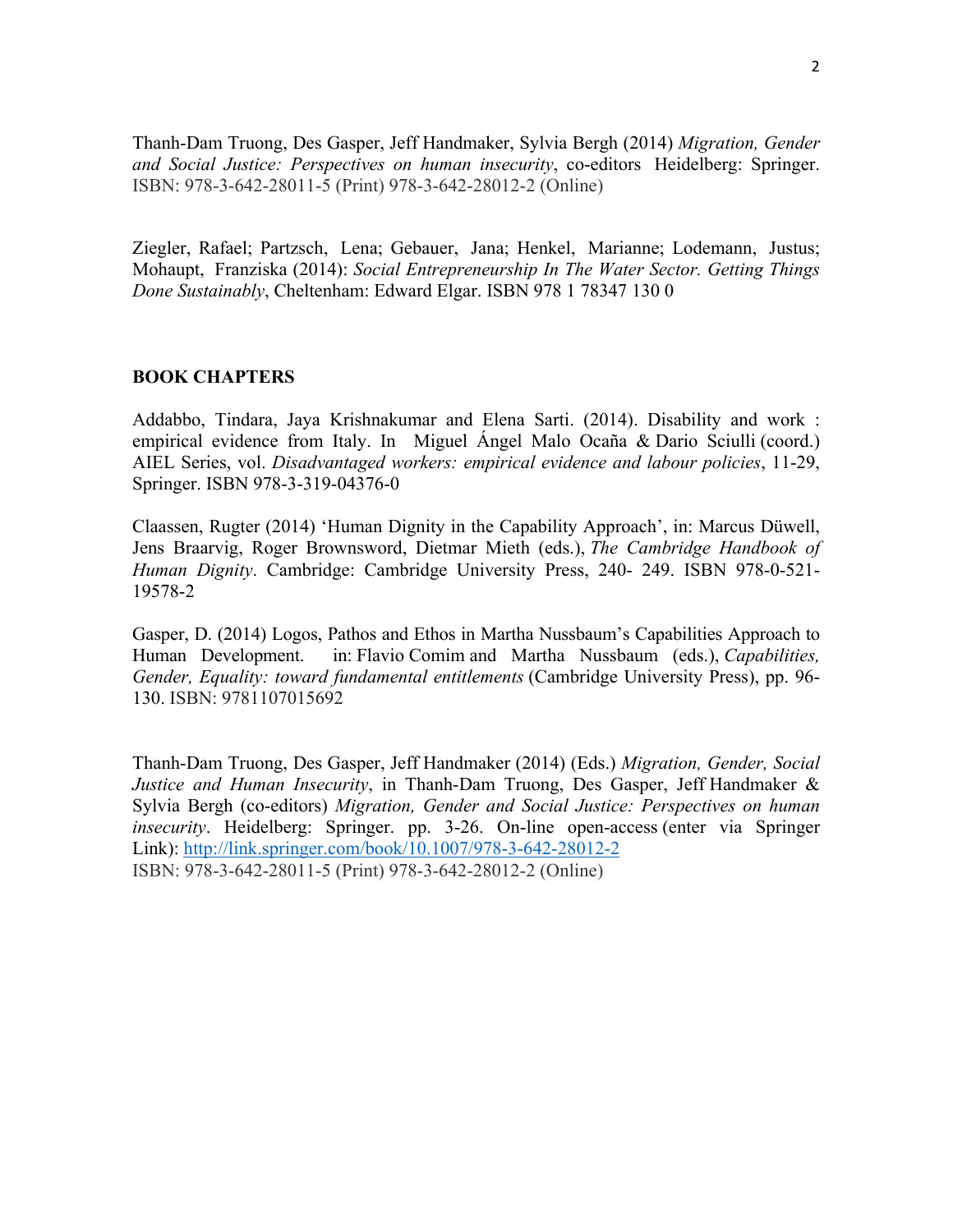#### **ARTICLES**

Biggeri, M, Deepak S, Trani JF (2014). The Effectiveness of Community based rehabilitation programs: An impact evaluation of a quasi-randomised trial. *Journal of Epidemiology & Community Health*;68:1102-1108 doi:10.1136/jech-2013-203728

Biggeri, M, V, Deepak S, Trani JF, Kumar J. and Ramasamy P. (2014). Do Communitybased rehabilitation programmes promote the participation of persons with disabilities? A case control study from Mandya India. *Disability & rehabilitation*. Vol. 36, No. 18, 1508- 1517.

Claassen, R.J.G.(2014) 'Capability Paternalism', in: *Economics and Philosophy* 30(1): 57- 73.

DeCesare, T. (2014), "Theorizing Democratic Education from a Senian Perspective," *Studies in Philosophy and Education*, 33(2): 149-170.

Ferrer, R. ,Inez Cruz, Sandra Burge, Bryan Bayles, Martha I. Castilla, Measuring Capability for Healthy Diet and Physical Activity. ANNALS OF FAMILY MEDICINE VOL. 12, NO. 1, JANUARY/FEBRUARY 2014. 46-56

Gasper, Des (2014) Human Security Analysis as a Framework for Value-Oriented Governance – the example of climate change. *International J. of Social Quality*, 4(2).75-93 Ikejiaku, B. (2014). International Law, International Development Legal Regime and Developing Countries, *Law and Development Review, Vol. 7 Issue 2:* 131-163.

Mitra, S.and U. Sambamoorthi (2014). Disability prevalence among Adults: Estimates for 54 Countries and Progress toward a Global Estimate. *Disability and Rehabilitation. Vol. 36(11),* 940-947. http://papers.ssrn.com/sol3/papers.cfm?abstract\_id=2329676

Mitra, S. (2014). The Capability Approach and the International Classification of Functionings: A Response. *ALTER: The European Journal of Disability Research*. Volume 8, Issue 1, 24-29. http://papers.ssrn.com/sol3/papers.cfm?abstract\_id=2377333

Mooken, M., & Sugden, R. (2014). The Capabilities of Academics and Academic Poverty. Kyklos, 67(4), 588-614.

Powell, Lesley and Simon McGrath (2014) Exploring the Value of the Capability Approach for Vocational Education and Training Evaluation: Reflections from South Africa in *Education, Learning, Training : Critical Issues for Development, International Development Policy series No.5*, Geneva: Graduate Institute Publications, Boston: Brill-Nijhoff, pp. 126–148.

Otte, Pia. (2014) Developing technology: The quest for a new theoretical framework for understanding the role of technology in human development. In *Technology Society 38 (0)*: 11-17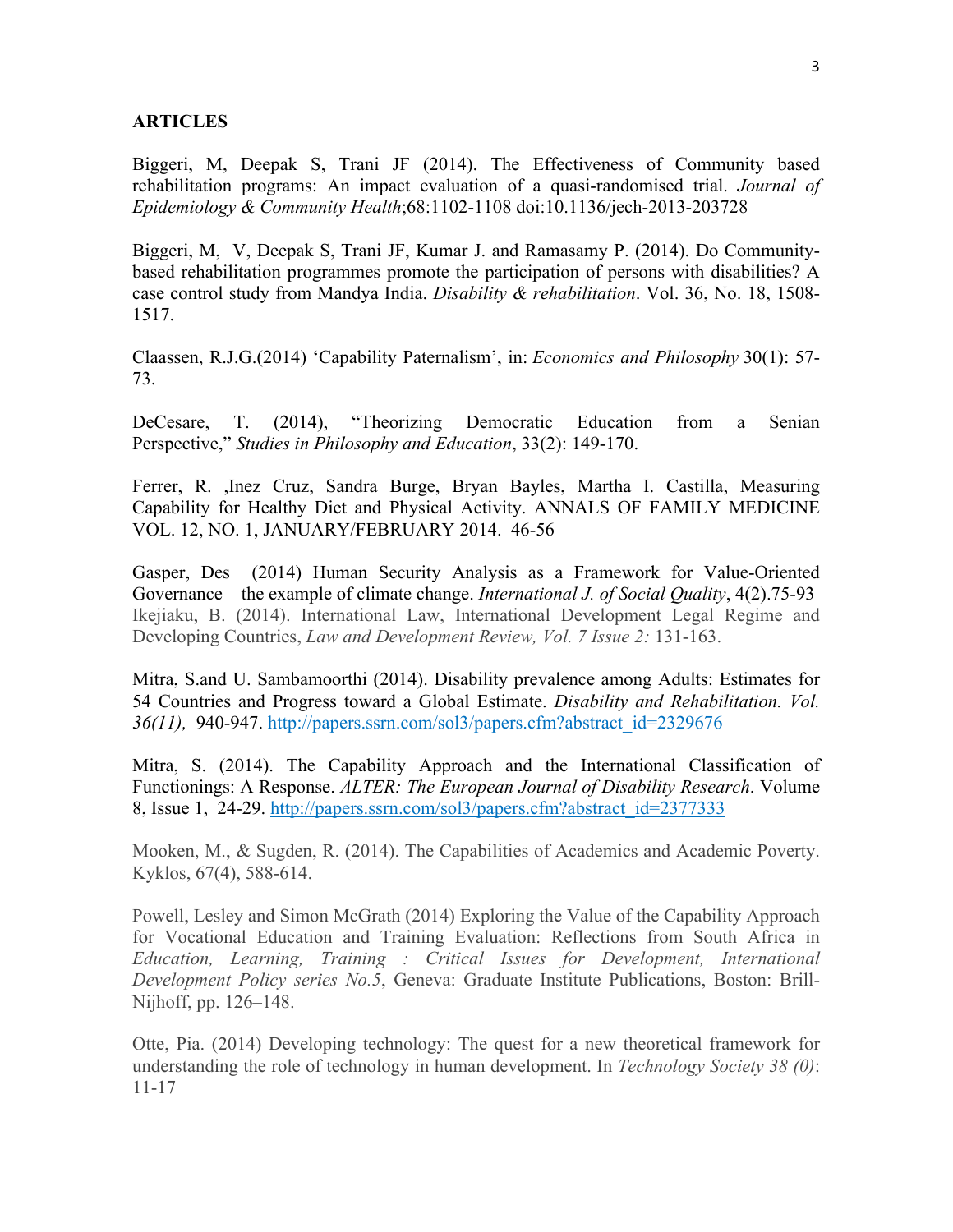Onyekwere , Anthony Iwundu, Functionality of Education to Nigerian Rural Dwellers: a matter of relevance and local content. *Functionality of Education in Contemporary Nigeria*. Proceedings of International Symposium. Whelan Research Academy for Religion, Culture and Society. Vol. 2 No II. Pages 457-473. Owerri, Nigeria.

Seeberg, Vilma. (2014) Girls Schooling Empowerment in Rural Chia: Identifying capabilities and Social Change in the Village. *Comparative Education Review, 58,4:*679- 707.

Vergunst F, Jenkinson C, Burns T**,** Simon J. **(**2014) Application of Sen's Capability Approach to Outcome Measurement in Mental Health Research: Psychometric Validation of a Novel Multi-dimensional Instrument (OxCAP-MH). *Human Welfare,* 3(1), 1-4.

Voget-Kleschin, Lieske (2014): Reasoning Claims for More Sustainable Food Consumption: A Capabilities Perspective. In *J Agric Environ Ethics*. DOI: 10.1007/s10806-014-9503-1.

Wilson-Strydom, M (2014). Confronting contradiction: Diversity experiences at school and university. *Perspectives in Education, 32(4):* 56-73.

# **WORKING PAPERS**

Addabbo, Tindara, Maria Laura Di Tommaso and Anna Maccagnan, (2014*) Education capability: a focus on gender and science,* WP 33/2014. Department of Economics and Statistics "Cognetti de Martiis", University of Torino. http://www.unito.it/unitoWAR/page/dipartimenti4/D031/D031\_working\_paper\_20131.

Gasper, Des and O.A. Gomez 2014: Evolution of thinking and research on human security and personal security 1994-2013. In: *Safeguarding Human Progress*: *Reducing Vulnerabilities, Building Resilience*, ed. K. Malik, New York: UNDP, pp. 365-401. Also as: Occasional Paper, UNDP Human Development Report Office, New York. http://hdr.undp.org/en/content/evolution-thinking-and-research-human-and-personalsecurity-1994-2013

# **DOCTORAL THESES**

Bridges, Stephanie J. (2014) Evaluating and Supporting the Intercultural Capabilities of Pharmacy Undergraduates. University of Nottingham, England, Phd Program Web page: http://eprints.nottingham.ac.uk/14095/

 Cosic, Ivana. *Introduction of standardized assessment in Croatia: the Matura and its effects on teachers and schools.* University of Cambridge*.* Doctoral Program: Education, Faculty of Education. Supervisor David Frost. Approved November 2014. The hard copy is at the Cambridge University Library.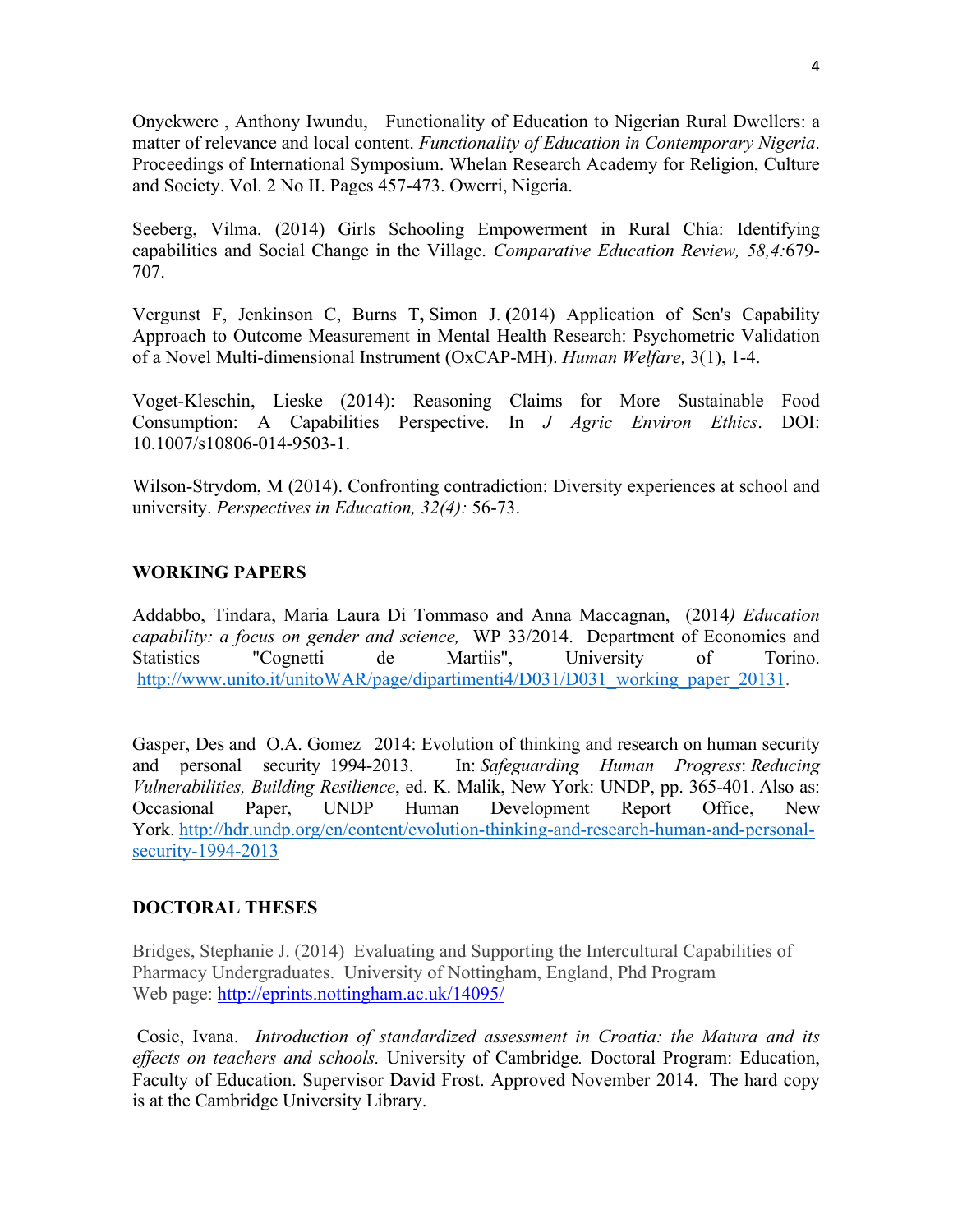Erdem, Gizem (2014). *Can a House Become More Than a Home? Effects of Housing Assistance and Supportive Services on Promoting Capabilities among Homeless Mothers*. Unpublished Doctoral Dissertation. The Ohio State University, Columbus, OH. http://scholar.google.com/citations?user=kWg5cd0AAAAJ&hl=en

Powell, Lesley (2014). Reimagining the Purpose of Vocational Education and Training: The perspectives of Further Education and Training College students in South Africa. PhD Thesis. United Kingdom, Nottingham: University of Nottingham.https://www.academia.edu/9430179/My\_PhD\_Thesis\_Reimagining\_the\_Purpo se of Vocational Education and Training The perspectives of Further Education and Training\_College\_students\_in\_South\_Afric

Conradie, Ina (2014) Aspirations, agency and capabilities: the design and analysis of an action research project in Khayelitsha, Cape Town. PhD, Development Studies, University of the Western Cape, South Africa.

Supervisors : Prof Julian May, Institute for Social Development, UWC, Cape Town and Prof Ingrid Robeyns, Utrecht University. Thesis available in the library at UWC.

### **BIBLIOGRAPHY IN SPANISH AND GERMAN LANGUAGE**

### **BOOKS**

Nebel, M.; Flores-Crespo, P. y Herrera, T. (coords.) (2014) *Desarrollo como libertad en América Latina. Fundamentos y aplicaciones* México: Universidad Iberoamericana. ISBN 978-607-417-261-4.

### **BOOK CHAPTERS**

Alkire, Sabina. Pertinencia del enfoque de capabilidad. In Nebel, M.; Flores-Crespo, P. y Herrera, T. (coords.). *Desarrollo como libertad en América Latina. Fundamentos y aplicaciones* México: Universidad Iberoamericana. ISBN: 978 607 417 261 4. pp. 49-72

Crocker, David. Participación deliberativa en el desarrollo local . In Nebel, M.; Flores-Crespo, P. y Herrera, T. (coords.). *Desarrollo como libertad en América Latina. Fundamentos y aplicaciones* México: Universidad Iberoamericana. ISBN: 978 607 417 261 4. pp. 97-128.

Iguiñiz, Javier & Tonon, Graciela (2014). Políticas públicas y libertad*.* In Nebel, M.; Flores-Crespo, P. y Herrera, T. (coords.). *Desarrollo como libertad en América Latina. Fundamentos y aplicaciones* México: Universidad Iberoamericana. ISBN: 978 607 417 261 4. pp. 297-304.